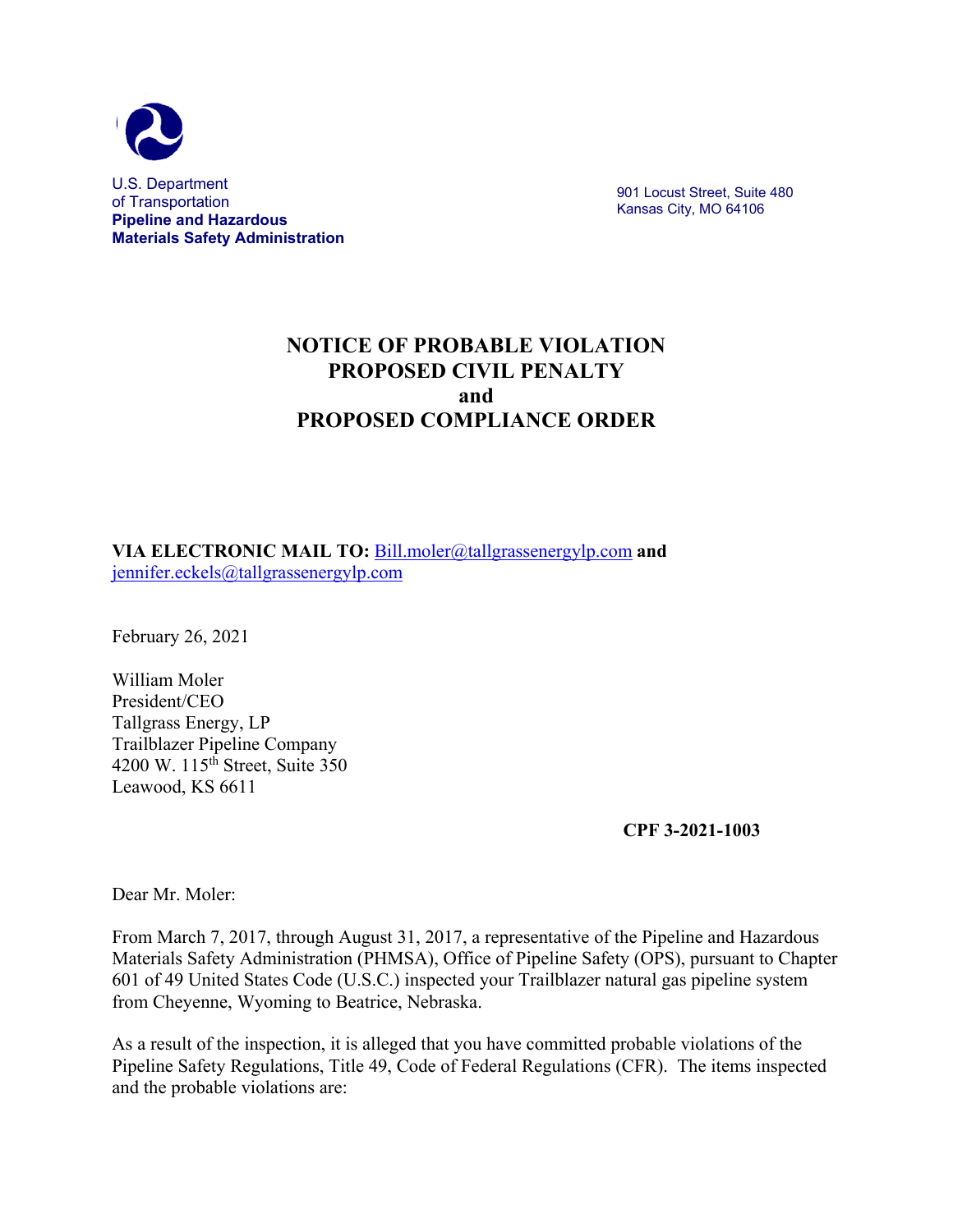#### **1. §192.481 Atmospheric corrosion control: Monitoring.**

# **(b) During inspections the operator must give particular attention to pipe at soil-toair interfaces, under thermal insulation, under disbonded coatings, at pipe supports, in splash zones, at deck penetrations, and in spans over water.**

Tallgrass Energy, LP (Tallgrass) failed to give particular attention, during inspections, to pipe at soil-to-air interfaces, under thermal insulation, under disbonded coatings, at pipe supports, in splash zones, at deck penetrations, and in spans over water**.** Specifically, Tallgrass failed to inspect for atmospheric corrosion at pipe supports at 601 Compressor Station, Cheyenne Station/TB1 pig launchers, NNG Gage interconnect, and NGPL Gage interconnect. Tallgrass also failed to inspect for atmospheric corrosion under thermal insulation at 601 Compressor Station.

During the PHMSA field evaluation of the 601 Compressor Station and the Cheyenne Hub/TB-1, signs of atmospheric corrosion were present at the pipe supports on the pig launchers. The pig launchers had pipe supports that did not appear to have been removed or lowered to inspect for atmospheric corrosion. Records from 2014-2017 were reviewed and confirmed that inspecting under pipeline supports had not been documented.

During the PHMSA field evaluation of NNG Gage interconnect, and NGPL Gage interconnect, the pipeline displayed signs of atmospheric corrosion at the pipe supports. The supports did not appear to be removed or lowered to inspect for atmospheric corrosion on the pipeline. Records from 2014-2017 were reviewed and confirmed that inspecting under pipeline supports had not been documented for these locations.

During the PHMSA field evaluation of the 601 Compressor Station, Tallgrass personnel failed to inspect for atmospheric corrosion under pipe under thermal insulation. The OM\_300-03 – Valve Inspection Report used to record atmospheric corrosion inspections did not indicate that insulation was removed for examination. Furthermore, after addressing the thermal insulation on the pipeline at Compressor Station 601, the field personnel verbally confirmed that insulation is not removed for atmospheric corrosion inspections.

Accordingly, there was no evidence to show Tallgrass gave particular attention, during inspections, to pipe at soil-to-air interfaces, under thermal insulation, under disbonded coatings, at pipe supports, in splash zones, at deck penetrations, and in spans over water**.**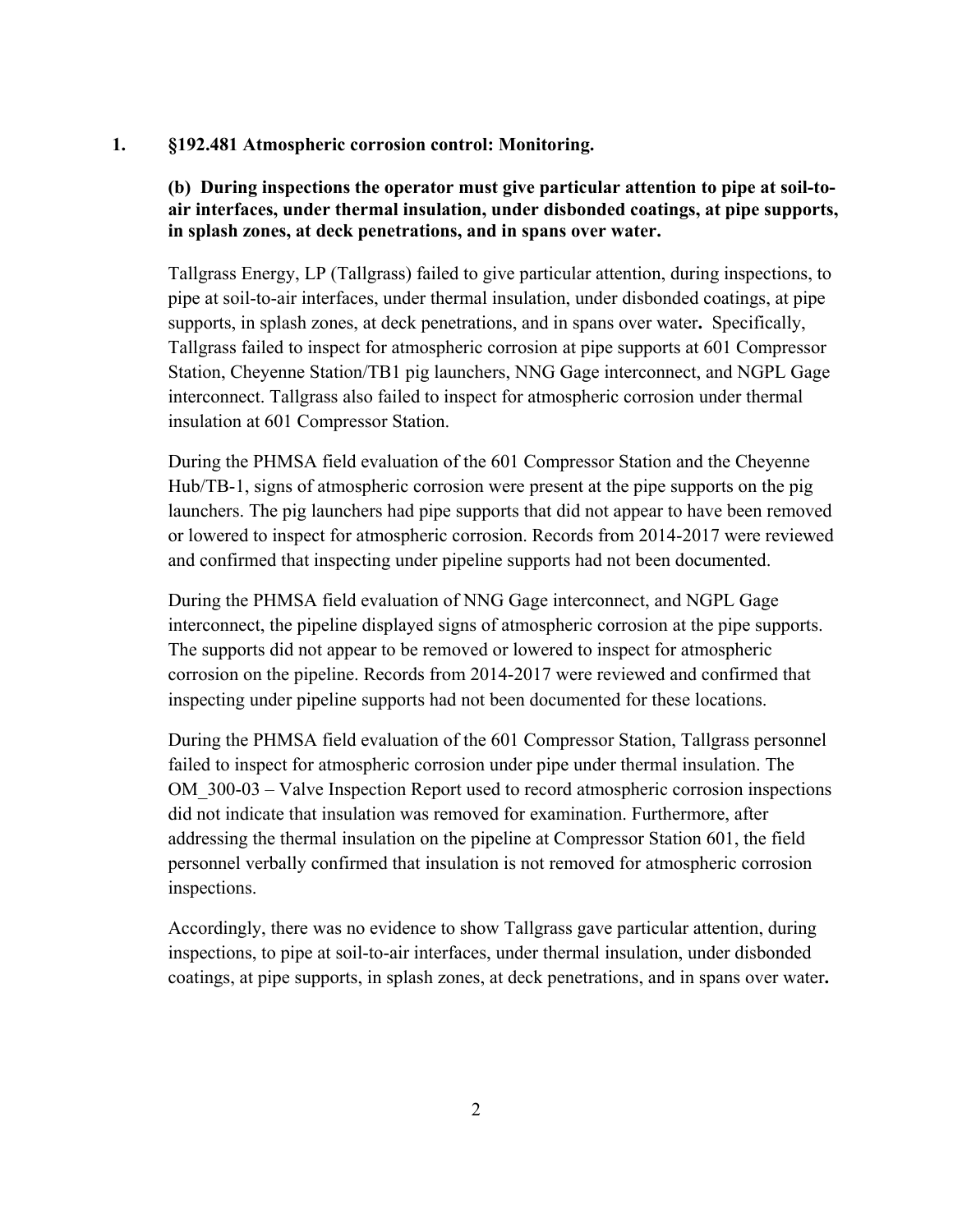#### **2. §192.605 Procedural manual for operations, maintenance, and emergencies**

**(a) General. Each operator shall prepare and follow for each pipeline, a manual of written procedures for conducting operations and maintenance activities and for emergency response. For transmission lines, the manual must also include procedures for handling abnormal operations. This manual must be reviewed and updated by the operator at intervals not exceeding 15 months, but at least one each calendar year. This manual must be prepared before operations of a pipeline system commence. Appropriate parts of the manual must be kept at locations where operations and maintenance activities are conducted.**

Tallgrass failed to follow for each pipeline, a manual of written procedures for conducting operations and maintenance activities and for emergency response. Specifically, Tallgrass failed to follow its Operations and Maintenance (O&M) manual procedure O&M 301.

Tallgrass's O&M 301 titled, "Inspecting and Servicing Emergency Valves", Section 3.3 titled, "Service Procedure**"** states, "For valves with an automatic operator, refer to the manufacturer's manual for instructions on inspecting and servicing the operator (e.g., Bettis, Keystone, Nordstrom, Shafer)."

During the valve maintenance PHMSA record review, documentation was provided that showed Tallgrass did not comply with the manufacturers' manual for instructions on inspecting and servicing. The rate of drop recorded values were not in accordance with the "Automatic Linebreak Control Adjustment and Set-up Procedure ALBC 1983- Present" (ALBC) manufacturer's recommendations as provided by Tallgrass. The ALBC manufacturer's recommendations displayed that a #72 orifice and 1640 cubic inch tank were used in conjunction with each other. This configuration was confirmed verbally by Tallgrass field personnel to be the correct sizes for the Trailblazer pipeline. The ALBC manufacturer's recommendations require that the rate of drop for the #72 orifice and 1640 cubic inch tank should never exceed 18 psi/min. The rate of drop exceeded the 18psi/min on the following occasions:

- The Automatic Valve Service Report dated  $9/8/2016$  documented a rate of drop of 25.3 psi/min for Motor Line Valve 17.
- The Automatic Valve Service Report dated 8/16/2016 documented a rate of drop of 19.3 psi/min for TB 1.
- The Automatic Valve Service Report dated 9/30/2015 documented a rate of drop of 21.6 psi/min for TB 1.
- The Automatic Valve Service Report dated 9/15/2015 documented a rate of drop of 25.6 psi/min for TB 2.
- The Automatic Valve Service Report dated 9/30/2015 documented a rate of drop of 28.6 psi/min for TB 3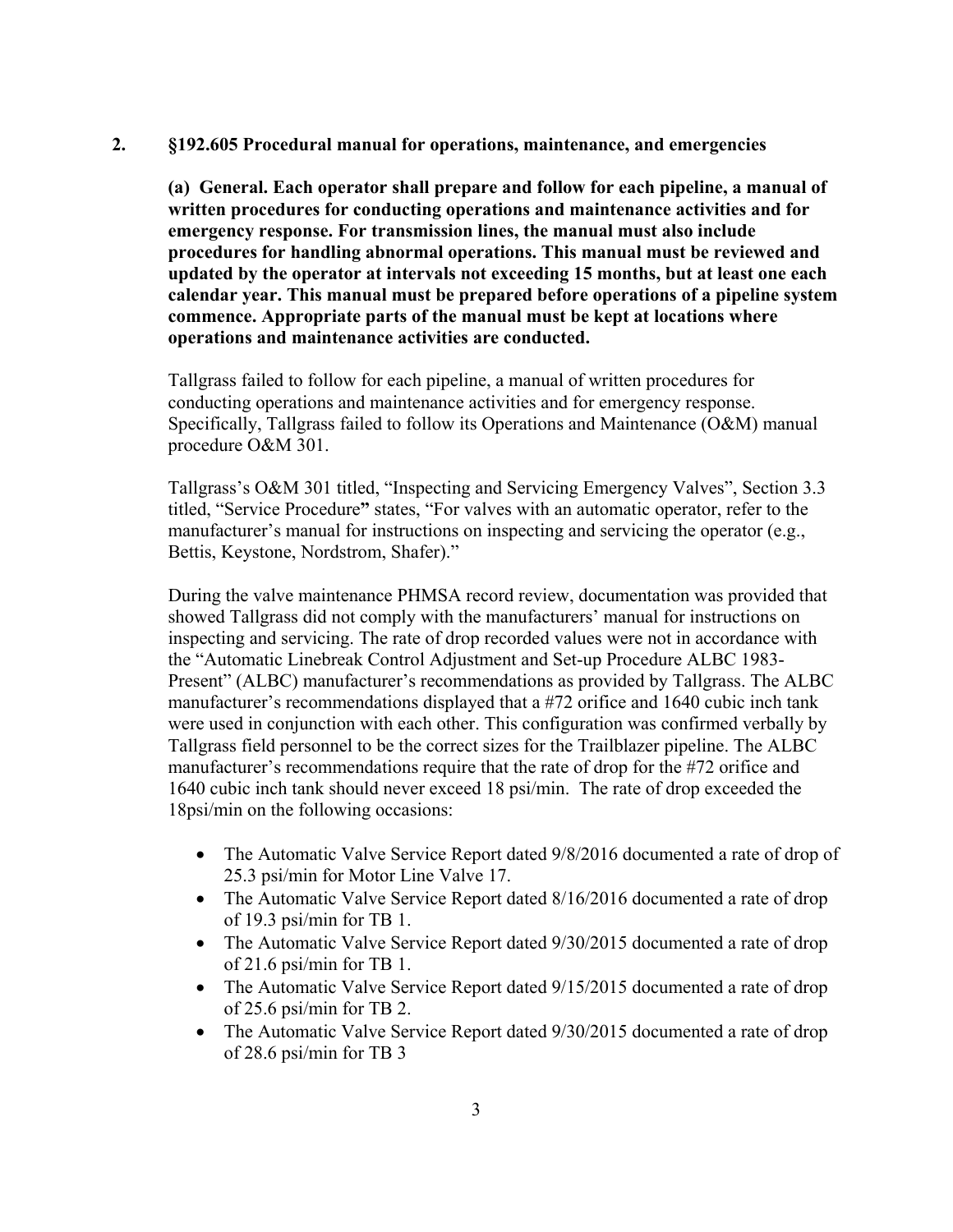• The Automatic Valve Service Report dated 9/13/2016 documented a rate of drop of 20.3 psi/min for TB 4.

On December 20, 2017, PHMSA received hand-written notes on a different document regarding manufacturer's recommendations, "Shafer Valve Company Adjustment and Setting Procedure for Shafer Automatic Line Break Control" (Shafer). The hand-written notes on the Shafer manufacturer recommendations stated that the #72 orifice and 1640 cubic inch tank should be calibrated between 18-30 psi. However, The Automatic Valve Service Reports for TB 23, TB 21, and TB 18 for calendar years 2014, 2015, and 2016 were all calibrated below 18 psi. MLV 17 was also calibrated below 18 psi in 2014 and 2015.

Furthermore, Tallgrass failed to follow O&M 301. O&M 301 references form OM300-01 Automatic Valve Service Report. However, records indicated that three different forms were used for 2015 and 2016. Form OM300-01 and the other two forms used do not contain the same information including orifice size.

Tallgrass has experienced abnormal operations due to unintended valve closures. Unintentional valve closures can lead to loss of service to customers, including sensitive customers such as hospitals, schools, chemical plants and power plants.

Accordingly, Tallgrass failed to follow its manual of written procedures for conducting operations and maintenance activities and for emergency response.

## Proposed Civil Penalty

Under 49 U.S.C. § 60122 and 49 CFR § 190.223, you are subject to a civil penalty not to exceed \$222,504 per violation per day the violation persists, up to a maximum of \$2,225,034 for a related series of violations. For violation occurring on or after July 31, 2019 and before January 11, 2021, the maximum penalty may not exceed \$218,647 per violation per day the violation persists, up to a maximum of \$2,186,465 for a related series of violations. For violation occurring on or after November 27, 2018 and before July 31, 2019, the maximum penalty may not exceed \$213,268 per violation per day, with a maximum penalty not to exceed \$2,132,679. For violation occurring on or after November 2, 2015 and before November 27, 2018, the maximum penalty may not exceed \$209,002 per violation per day, with a maximum penalty not to exceed \$2,090,022. We have reviewed the circumstances and supporting documentation involved for the above probable violation(s) and recommend that you be preliminarily assessed a civil penalty of \$36,600 as follows:

| Item number | <b>PENALTY</b> |
|-------------|----------------|
|             | \$36,600       |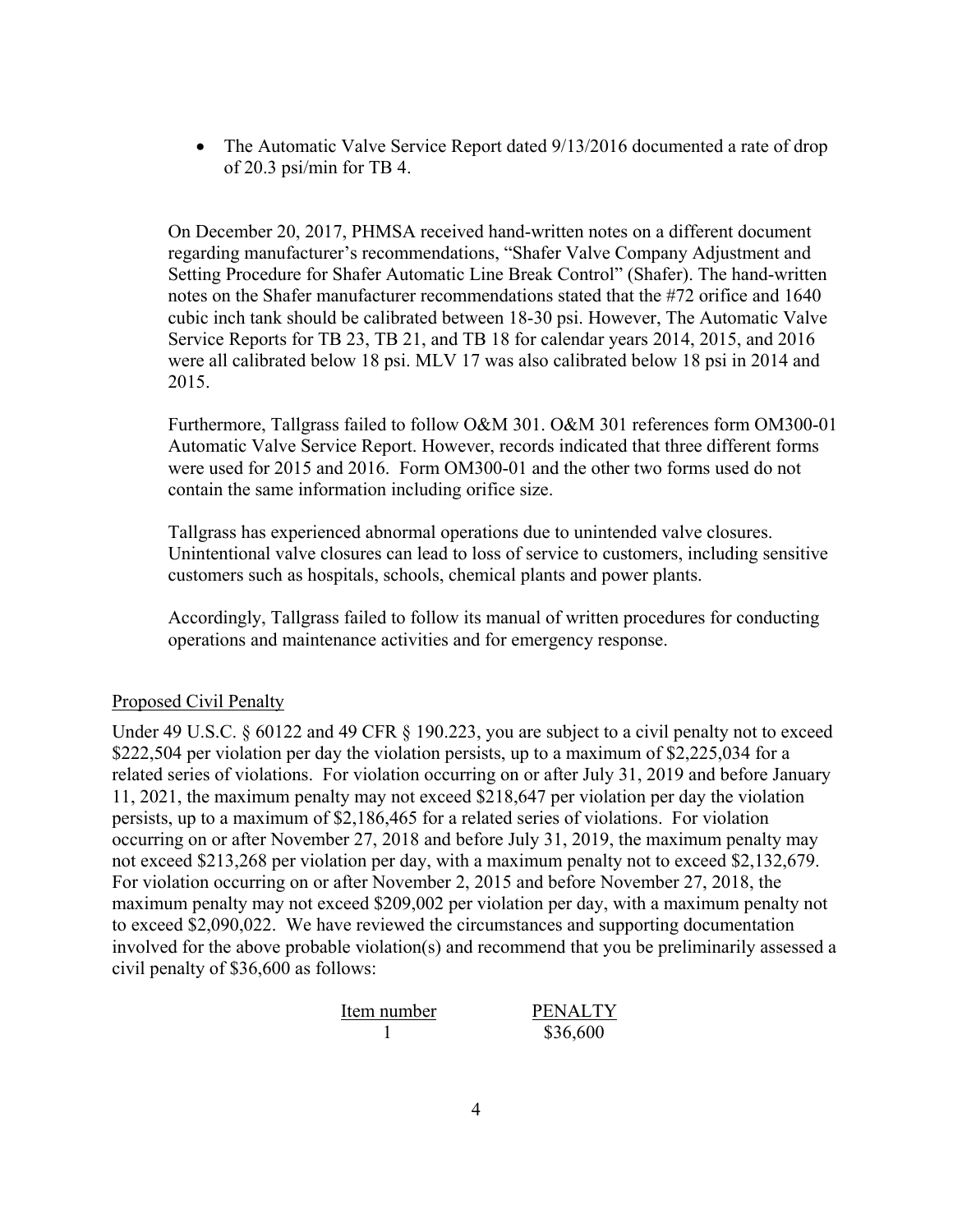## Proposed Compliance Order

With respect to item 1 pursuant to 49 U.S.C.  $\S$  60118, the Pipeline and Hazardous Materials Safety Administration proposes to issue a Compliance Order to Tallgrass Energy, LP. Please refer to the *Proposed Compliance Order*, which is enclosed and made a part of this Notice.

#### Response to this Notice

Enclosed as part of this Notice is a document entitled *Response Options for Pipeline Operators in Enforcement Proceedings*. Please refer to this document and note the response options. All material you submit in response to this enforcement action may be made publicly available. If you believe that any portion of your responsive material qualifies for confidential treatment under 5 U.S.C. 552(b), along with the complete original document you must provide a second copy of the document with the portions you believe qualify for confidential treatment redacted and an explanation of why you believe the redacted information qualifies for confidential treatment under 5 U.S.C. 552(b).

Following the receipt of this Notice, you have 30 days to submit written comments, or request a hearing under 49 CFR § 190.211. If you do not respond within 30 days of receipt of this Notice, this constitutes a waiver of your right to contest the allegations in this Notice and authorizes the Associate Administrator for Pipeline Safety to find facts as alleged in this Notice without further notice to you and to issue a Final Order. If you are responding to this Notice, we propose that you submit your correspondence to my office within 30 days from receipt of this Notice. This period may be extended by written request for good cause.

In your correspondence on this matter, please refer to **CPF 3-2021-1003** and, for each document you submit, please provide a copy in electronic format whenever possible.

Sincerely,

GREGORY OCHS<sup>Digitally signed by GREGORY OCHS</sup><br>Date: 2021.02.26 15:01:37 -06'00'

Gregory A. Ochs Director, Central Region, OPS Pipeline and Hazardous Materials Safety Administration

Enclosures: *Proposed Compliance Order Response Options for Pipeline Operators in Enforcement Proceedings*